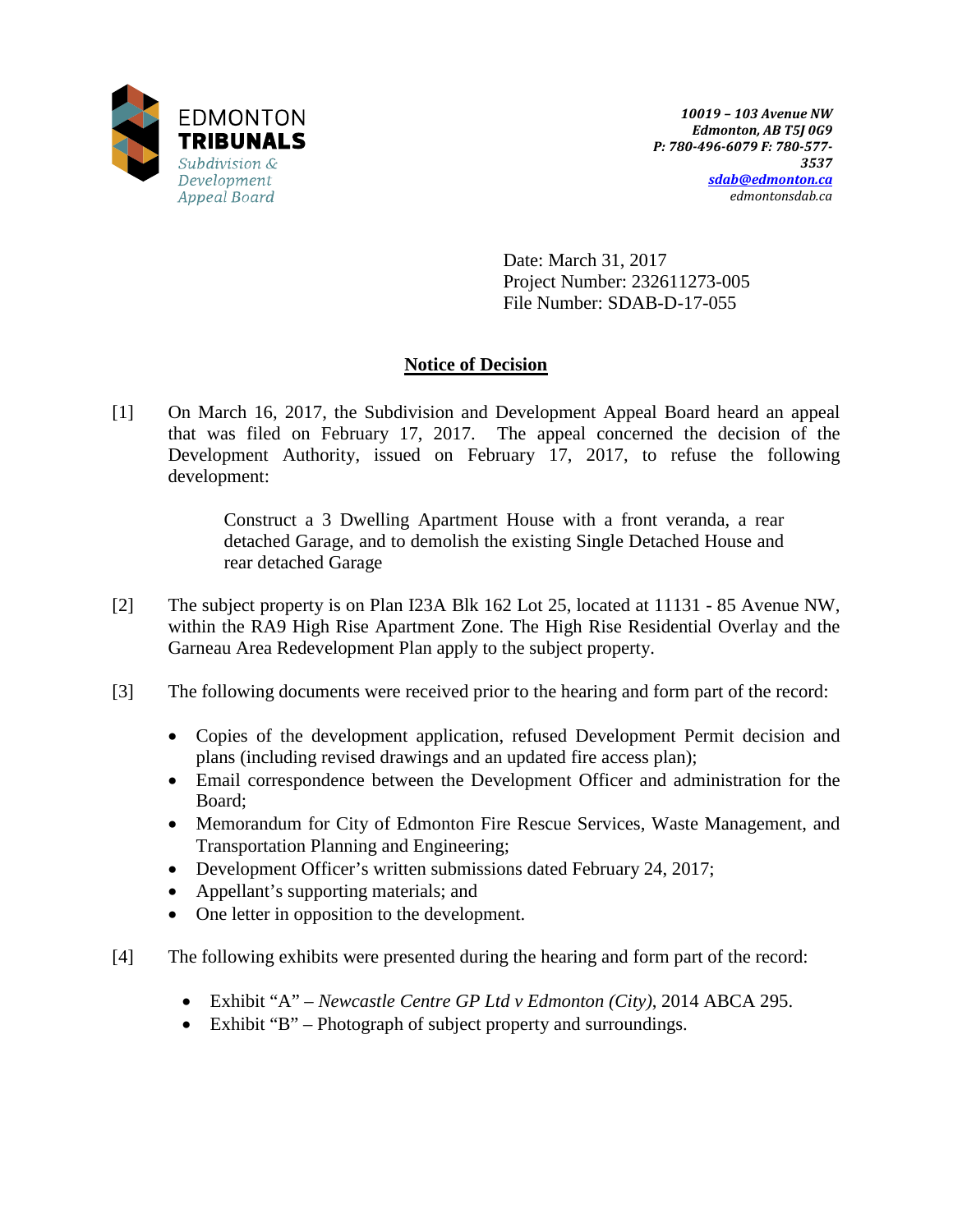### **Preliminary Matters**

- [5] At the outset of the appeal hearing, the Presiding Officer confirmed with the parties in attendance that there was no opposition to the composition of the panel.
- [6] The Presiding Officer outlined how the hearing would be conducted, including the order of appearance of parties, and no opposition was noted.
- [7] The appeal was filed on time, in accordance with section 686 of the *Municipal Government Act,* RSA 2000, c M-26.

#### Community Consultation

- [8] Prior to proceeding with the substantive matter, the Board identified that as the subject property falls under the High Rise Residential Overlay under section 816 of the *Edmonton Zoning Bylaw,* the Appellant was required to complete community consultation pursuant to section 816.3(11) of the Overlay. The Board requested that the parties provide information regarding the community consultation that was conducted.
- [9] The Appellant explained that attempts were made to contact all property owners within the 60 metre notification area. Those owners who were available provided responses as per the documents set out in Tab 9 of the Appellant's supporting materials. In addition, the community league was consulted and with adjustments made to the development, indicated that they had no specific objections to the development. Property owners to the east of the subject property were also contacted and raised no objections. The Appellant was unable to reach the property owner to the west.
- [10] The Appellant recognized the Board's duty to ensure that community consultation in accordance with the *Edmonton Zoning Bylaw* was conducted, as per the Alberta Court of Appeal's ruling in *Thomas v Edmonton (City)*, 2016 ABCA 57 [*Thomas*]. However, in the Appellant's view, *Thomas* does not require that the consultation materials be made physically available for the Board to view; rather, *Thomas* requires that the Board simply be satisfied that community consultation pursuant to the bylaw has been met.
- [11] The original Development Officer who refused the application, Mr. C. Lee, was not in attendance. He was represented by his colleague, Mr. J. Angeles, who stated that based on the information provided to him by Mr. Lee, the community consultation was satisfactory to the Development Authority. Mr. Angeles did not have the opportunity to review the community consultation materials that had been submitted by the Appellant to Mr. Lee.
- [12] Based on the information submitted by the parties, the Board found that there was substantial compliance with the community consultation requirements under section 816.3(11) of the High Rise Residential Overlay, and accepted jurisdiction to hear this appeal.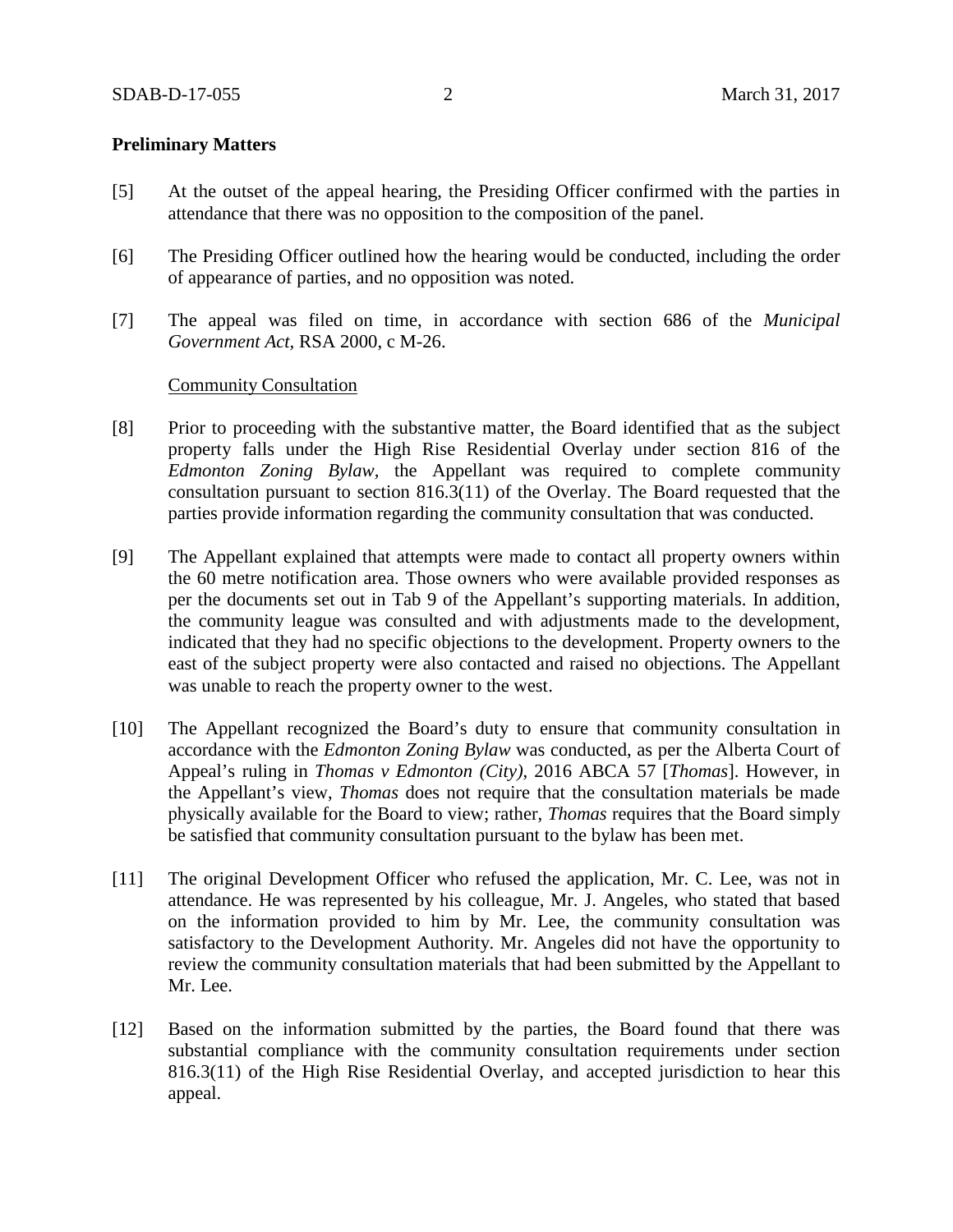#### **Summary of Hearing**

- *i) Position of the Appellant, Mr. K. Braithwaite*
- [13] The Appellant was represented by legal counsel, Mr. J. Murphy and Mr. K.Haldane. Mr. S. Phee and Mr. J. McMartin were also in attendance.
- [14] Referring to Exhibit "B", a photograph of the subject property and the immediate surroundings, the Appellant provided a summary of the area in which the property is situated. The subject property is currently derelict, which provides an opportunity for an infill development. From a land use perspective, the proposed development is therefore ideal and does not negatively impact any other property. From a legal perspective, the proposed development does require a series of minor variances and one larger variance pertaining to minimum lot size, but the proposed Apartment Housing is ultimately a permitted use within the RA9 High Rise Apartment Zone.
- [15] Section 230.4(2) states that the minimum Site Area of developments within the RA9 Zone must be 800 square metres. The subject development is located on a lot of approximately 400 square metres. In his written submissions, the Development Officer stated that "Notwithstanding whether the qualification test [under section  $11.3(1)(a)$ ] is passed, the Development Officer may still refuse the application at their discretion if in their opinion the variance is inappropriate or in this case, the primary reason for refusal (requested variance) was an order of magnitude too great".
- [16] The Appellant submitted that the magnitude of a variance is not a factor when determining whether to grant a variance. In *Newcastle Centre GP Ltd v Edmonton (City),* 2014 ABCA 295 [*Newcastle*], the Alberta Court of Appeal reinforced that the legal test for waivers of development regulations is mandated by section 687(3)(d) of the *Municipal Government Act,* which states in part:

the proposed development . . . would not (A) unduly interfere with the amenities of the neighbourhood, or (B) materially interfere with or affect the use, enjoyment or value of neighbouring parcels of land . . .

- [17] The Court held at paragraph 6 of *Newcastle* that it is an error to assume that "the bylaw creates a presumption of harm to the public, and [that] the Board cannot intervene unless that presumption is rebutted by the applicant." In other words, one cannot presume that there is "goodness" simply because a development complies with the regulations; in turn, one cannot presume that departure from the regulations (i.e. a variance) equates to harm. It therefore follows that the *magnitude* of a variance similarly does not create a presumption of harm. The test for granting a variance, regardless of magnitude, remains as set out in section 687(3)(d) of the *Municipal Government Act.*
- [18] The Appellant also noted that the Development Officer's written submissions referenced section 11.3(1)(a) of the *Edmonton Zoning Bylaw,* which states: "a variance shall be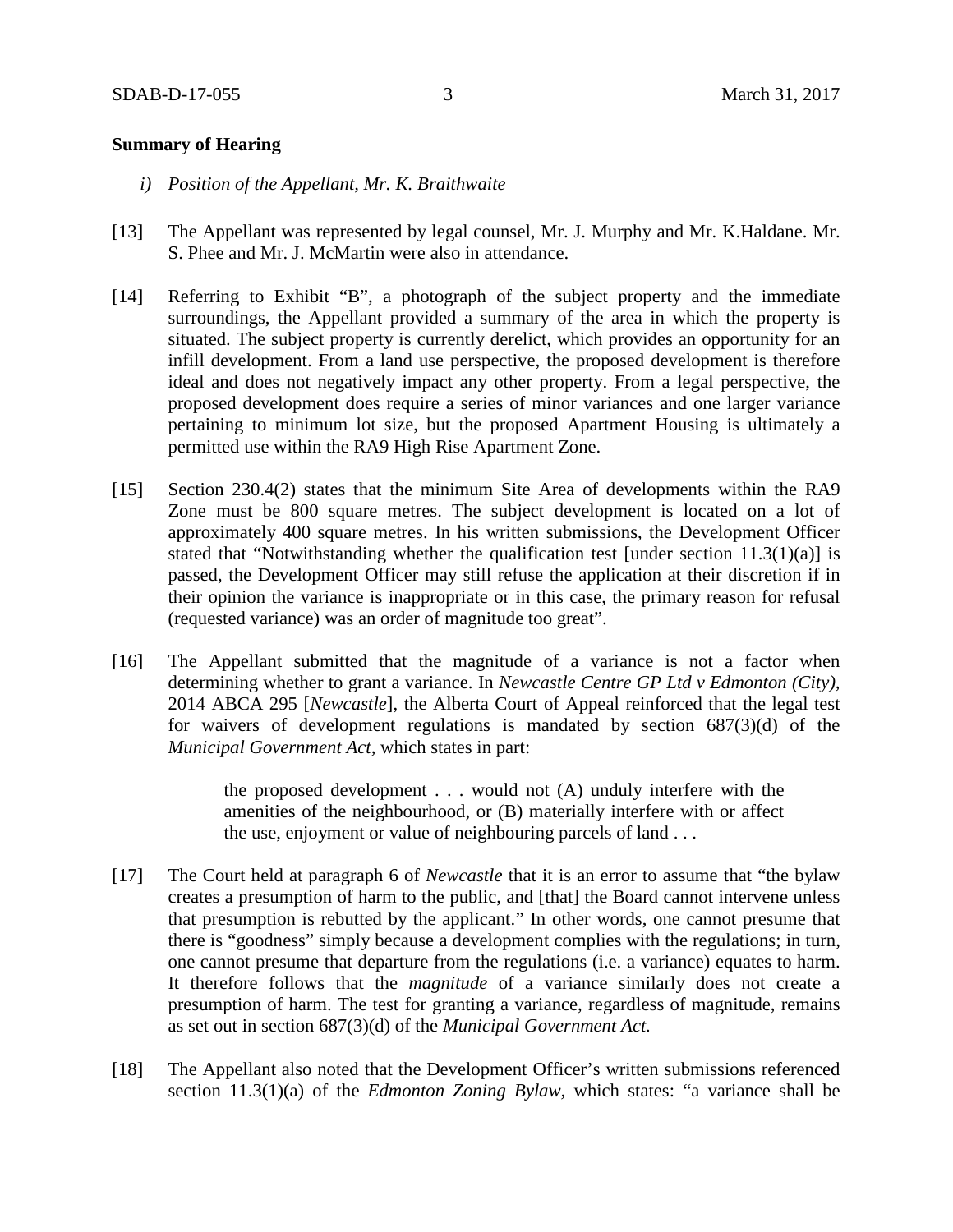considered [by the Development Officer] only in cases of unnecessary hardship or practical difficulties peculiar to the Use, character, or situation of land or a building, which are not generally common to other land in the same Zone". The Development Officer's test for granting variances, which is based on "hardship or practical difficulties", is distinguishable from the Board's test for granting variances, which is set out in section 687(3)(d) of the *Municipal Government Act.* 

- [19] With respect to section 687(3)(d), the Appellant submitted that the proposed development will increase the value of the immediately adjacent properties. Should the Board grant this development, the likelihood of the neighbouring properties being able to develop something similar will increase. Furthermore, the existing property on the subject lot is currently derelict, and the proposed development represents an improvement.
- [20] The Appellant confirmed that the property immediately to the west consists of an Impark parking lot. The two lots immediately to the east at 11127 – 85 Avenue and 11125 – 85 Avenue consist of single family homes, with the second lot being owned by Epcor. Adjacent to this second lot immediately to the east at 11117 – 85 Avenue is an Epcor substation. The Appellant had previously contacted the residential neighbour at 11127 – 85 Avenue to raise the possibility of combining their two lots for a larger development, but nothing came from these discussions.
- [21] The Board questioned whether approving this development will result in both isolation and sterilization of the two residential lots immediately to the east. Referring to the defined term for "isolation" as set out in the *Edmonton Zoning Bylaw*, the Appellant submitted that the proposed development will not result in isolation or sterilization.
- [22] Section 6.1(59) defines "isolation" as follows: "when used with reference to a Site, that the Site is so situated with respect to a proposed development… that such Site would not comply with the minimum requirements of this Bylaw."
- [23] Under the RA9 Zone, all developments require a Site Area of 800 square metres. The neighbouring residential lots require a variance to this regulation not because of the proposed development, but because those lots – as they currently exist – are smaller than 800 square metres. As such, the proposed development is not causing any "isolation" as contemplated by the bylaw.
- [24] With respect to sterilization, there is nothing preventing the remaining two residential lots to the east from developing other uses. For example, the neighbouring lots could be developed in a fashion similar to the Appellant's proposed development; the property owners of those two lots could also combine their lots at a later date to develop a higher density development. As such, the proposed development could not be claimed as a cause for sterilization of either of the lots to the east.
- [25] The Appellant also reviewed the applicable objectives for Sub-Area 5 within the Garneau Area Redevelopment Plan, and submitted that the proposed development substantially met those objectives. Regarding the objective "to provide a high density adult oriented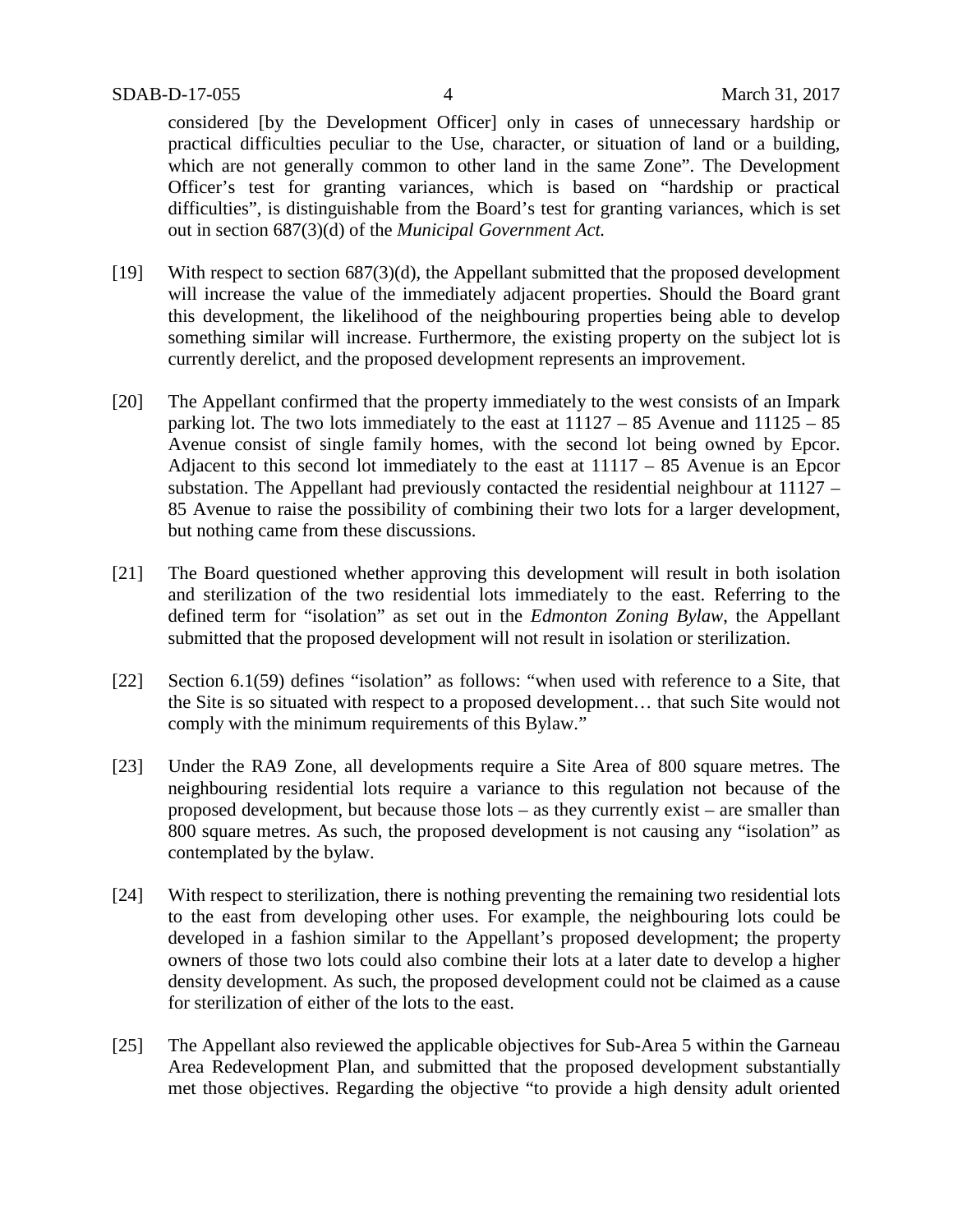housing area", a three Dwelling Apartment House is about as high a density as possible for a lot of approximately 400 square metres. There is a possibility for a fourth unit to be developed in the future. However, the Appellant would prefer to first develop a three Dwelling Apartment House, and gauge the demand for parking before determining whether a fourth unit would be appropriate.

- [26] The Appellant confirmed that the kitchen shown on the attic floor plan should be a wet bar. Should the Board require as a condition of approving the development permit that revised plans be submitted showing a wet bar, the Appellant would have no objections. With respect to the remaining recommended conditions as set out in the Development Officer's written report, the Appellant also had no objections.
- [27] Upon questioning by the Board, the Appellant confirmed that all garbage enclosures had been approved. Other criteria related to fire safety and entry/egress are Building Code requirements which will be addressed at a later stage.
	- *ii) Position of the Development Authority*
- [28] The Development Authority was represented by Mr. J. Angeles, who appeared on behalf of his colleague, Mr. C. Lee, the Development Officer who issued the original refusal decision.
- [29] Mr. Angeles acknowledged that all developments in the RA9 Zone, including both discretionary and permitted uses, require a Site Area of 800 square metres. As such, all the 400 square metre lots in this zone will experience the same deficiency and require a variance.
- [30] Mr. Angeles confirmed that the parking requirements were based on three units, and that the proposed parking is satisfactory. Should the Applicant wish to develop a fourth unit in the future, a new application must be submitted.
- [31] Isolation is also not a problem for the proposed development. Under the *Edmonton Zoning Bylaw,* a "Site" consists of one or more abutting lots. As it remains possible for two of the three residential lots to combine into one 800 square metre lot, thereby complying with the Site Area requirement, the Site is not truly "isolated" as contemplated by the bylaw.

#### **Decision**

[32] The appeal is ALLOWED and the decision of the Development Authority is REVOKED. The development is GRANTED as applied for to the Development Authority, subject to the following CONDITIONS: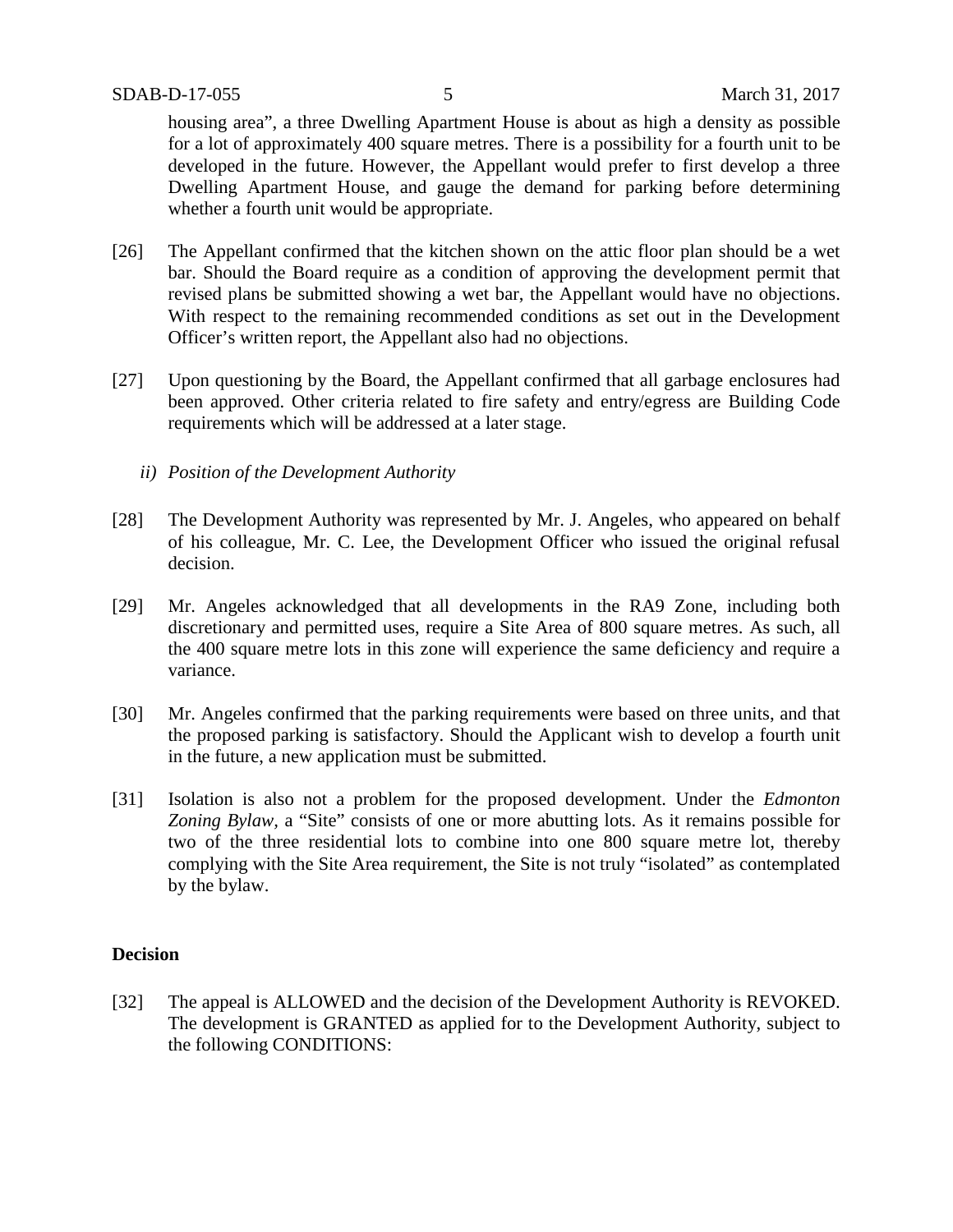- 1) Within 15 days of the close of the hearing, and prior to the issuance of the Board's written decision, the Appellant shall provide revised plans for the attic floor, showing that the kitchen is to be replaced with a wet bar.
- 2) The attic unit with the wet bar shall not be converted into an additional unit. The decision of this Board is for the approval of a development permit for a three Dwelling Apartment House.
- 3) DEVELOPMENT AND ZONING SERVICES CONDITIONS AND ADVISEMENTS

1. WITHIN 14 DAYS OF DATE OF APPROVAL, prior to any demolition or construction activity, the applicant must post on-site a development permit notification sign (Section 20.2).

2. The Development shall be constructed in accordance with the stamped approved drawings.

3. PRIOR TO RELEASE OF DRAWINGS TO PLANS EXAMINATION FOR BUILDING PERMIT REVIEW, The applicant or property owner shall pay the outstanding Sanitary Sewer Trunk Charge Fee of \$2439.00 CAD. This rate is quoted for the calendar year of 2017 only. Actual fee will be the applicable rate at time of payment.

4. PRIOR TO RELEASE OF DRAWINGS TO PLANS EXAMINATION FOR BUILDING PERMIT REVIEW, The applicant or property owner shall pay the outstanding Lot Grading Fee of \$250.00 CAD. This rate is quoted for the calendar year of 2017 only. Actual fee will be the applicable rate at time of payment.

5. LANDSCAPING shall be in accordance with the approved landscaping plan, Section 55, and to the satisfaction of the Development Officer.

6. PRIOR TO RELEASE OF DRAWINGS TO PLANS EXAMINATION FOR BUILDING PERMIT REVIEW, a guaranteed Landscaping security, from the property owner, shall be submitted to ensure that Landscaping is provided and maintained for two growing seasons. Only the following forms of security are acceptable: cheque to a value equal to 100% of the landscaping cost; or an irrevocable letter of credit in the amount of 100% of the Landscaping cost. The estimated cost of the Landscaping shall be calculated by the owner or the owner's representative and shall be based on the information provided on the Landscape Plan. If, in the opinion of the Development Officer, these estimated costs are inadequate, the Development Officer may establish a higher Landscaping cost figure for the purposes of determining the value of the Landscaping security. If the Landscaping security is offered in the form of a cheque it shall be cashed and held, by the City, without interest payable, until, by confirmation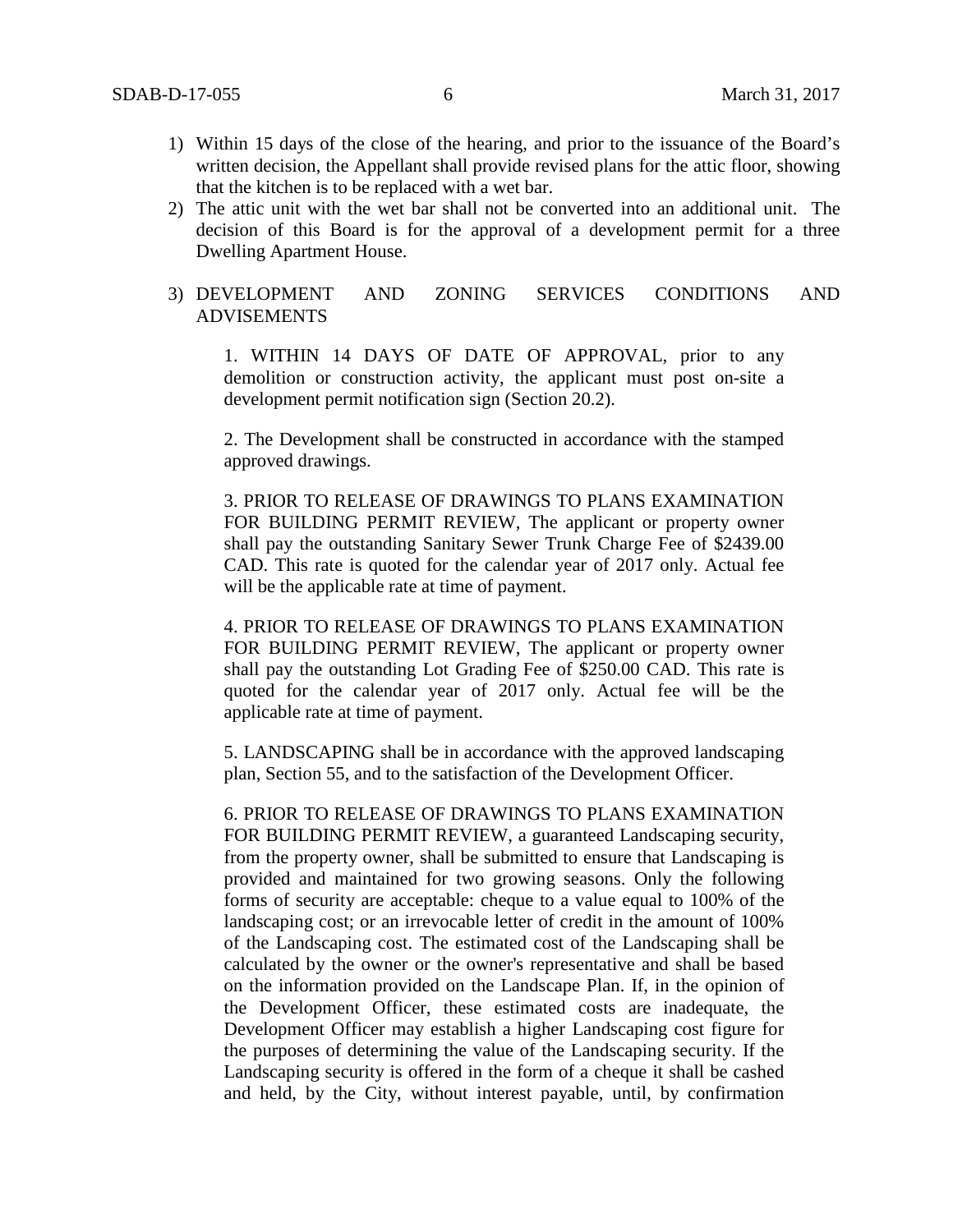through inspection by the Development Officer, the Landscaping has been installed and successfully maintained for two growing seasons. Partial refund after installation of the Landscaping or after one growing season shall be considered upon request of the owner, at the sole discretion of the Development Officer. Any letter of credit shall allow for partial draws by the City if the Landscaping is not completed in accordance with the approved Landscape Plan(s) within one growing season after completion of the development; or the Landscaping is not well maintained and in a healthy condition two growing seasons after completion of the Landscaping. The City may draw on a cashed security or a letter of credit and the amount thereof shall be paid to the City for its use absolutely. All expenses incurred by the City, to renew or draw upon any letter of credit, shall be reimbursed by the owner to the City by payment of invoice or from the proceeds of the letter of credit.

#### 4) TRANSPORTATION PLANNING AND ENGINEERING CONDITIONS:

1. The proposed access is to the alley and a curb crossing permit is not required for an alley access.

2. There may be utilities within road right-of-way not specified that must be considered during construction. The owner/applicant is responsible for the location of all underground and above ground utilities and maintaining required clearances as specified by the utility companies. Alberta One-Call (1-800-242-3447) and Shaw Cable (1-866-344-7429; www.digshaw.ca) should be contacted at least two weeks prior to the work beginning to have utilities located. Any costs associated with relocations and/or removals shall be at the expense of the owner/applicant.

3. Any alley, sidewalk or boulevard damage occurring as a result of construction traffic must be restored to the satisfaction of Transportation Planning and Engineering, as per Section 15.5(f) of the Zoning Bylaw. The alley, sidewalks and boulevard will be inspected by Transportation Planning and Engineering prior to construction, and again once construction is complete. All expenses incurred for repair are to be borne by the owner

4. Any hoarding or construction taking place on road right-of-way requires an OSCAM (On-Street Construction and Maintenance) permit. OSCAM permit applications require Transportation Management Plan (TMP) information. The TMP must include:

- the start/finish date of project;
- accommodation of pedestrians and vehicles during construction;
- confirmation of lay down area within legal road right of way if required;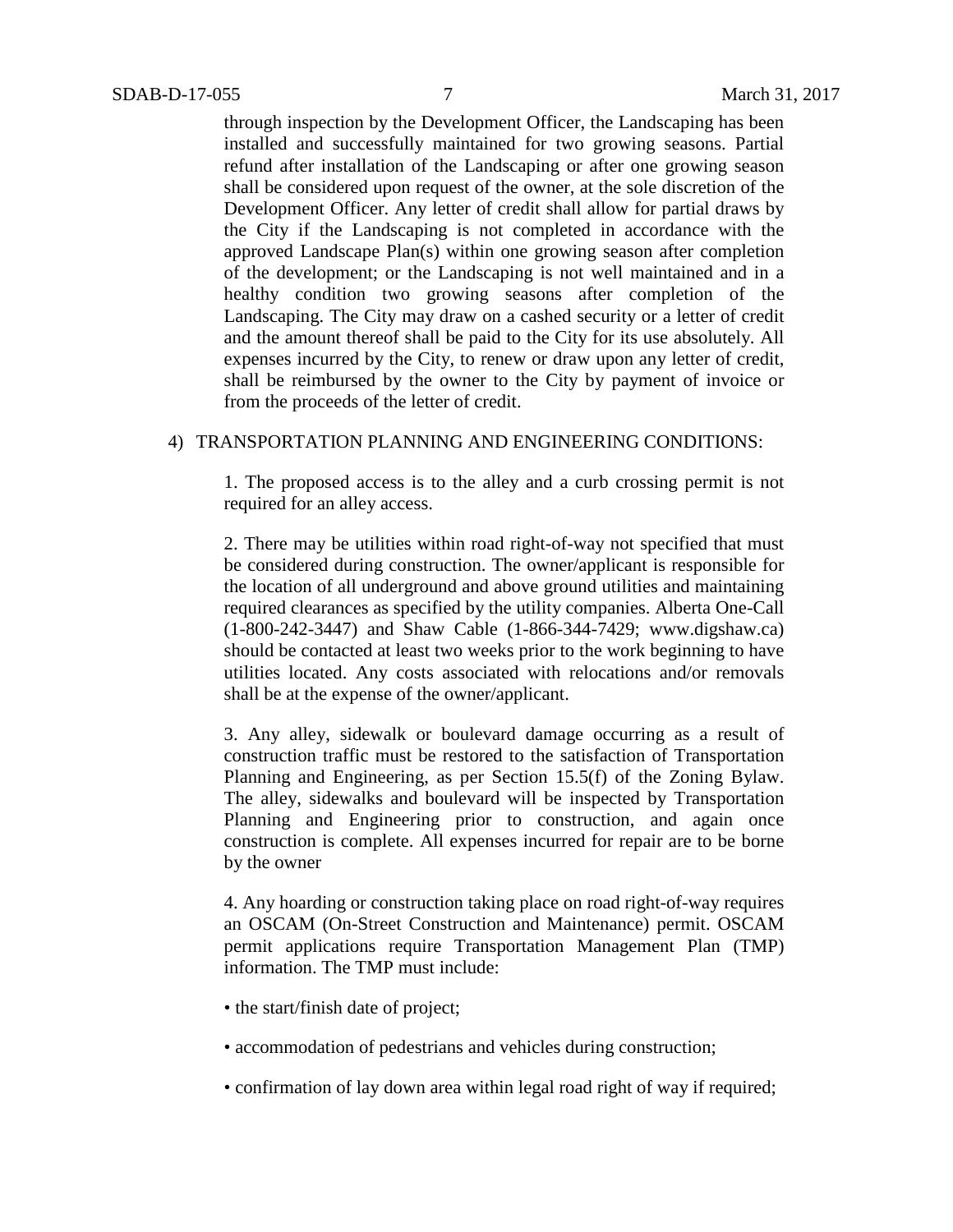• and to confirm if crossing the sidewalk and/or boulevard is required to temporarily access the site.

It should be noted that the hoarding must not damage boulevard trees. The owner or Prime Contractor must apply for an OSCAM online at:

http://www.edmonton.ca/transportation/on\_your\_streets/on-streetconstruction-maintenance-permit.aspx

## 5) FIRE RESCUE SERVICES ADVISMENTS

1. Edmonton Fire Rescue Services Access Guidelines for Part 9 Buildings specify that the unobstructed travel path (measured from a fire department vehicle to the entry of the building) must be a minimum 1.5m of clear width (noted on site plan attachment) and if gates will be in place they must be non-locking)

2. Ensure that the protection of adjacent properties has been provided in accordance with EFRS Adjacent Property Protection Guidelines and AFC 5.6.1.2. This information has been included for your information and implementation during the construction of this project.

For additional information please see:

Protection of Adjacent Building STANDATA http://www.municipalaffairs.alberta.ca/documents/ss/standata/fire/fci/fci-09-02.pdf

## Adjacent Property Protection Guideline **Reference: AFC 5.6.1.2 Protection of Adjacent Building**

1) Protection shall be provided for adjacent buildings or facilities that would be exposed to fire originating from buildings, parts of buildings, facilities and associated areas undergoing construction, alteration or demolition operations.

3. Ensure that a Fire Safety Plan is prepared for this project, in accordance with the EFRS Construction Site Fire Safety Plan Template (attached to email). A formal submission of your Fire Safety Plan will be required for a Building Permit to be issued (please do not forward your Fire Safety Plan at this time). If you have any questions at this time, please contact Captain Bruce Taylor at cmsfpts@edmonton.ca.

- [33] In granting this development, the following VARIANCES are allowed:
	- 1) Section 230.4(2) is varied to permit a deficiency of 396 square metres, for a total Site Area of 404 square metres instead of the required 800 square metres.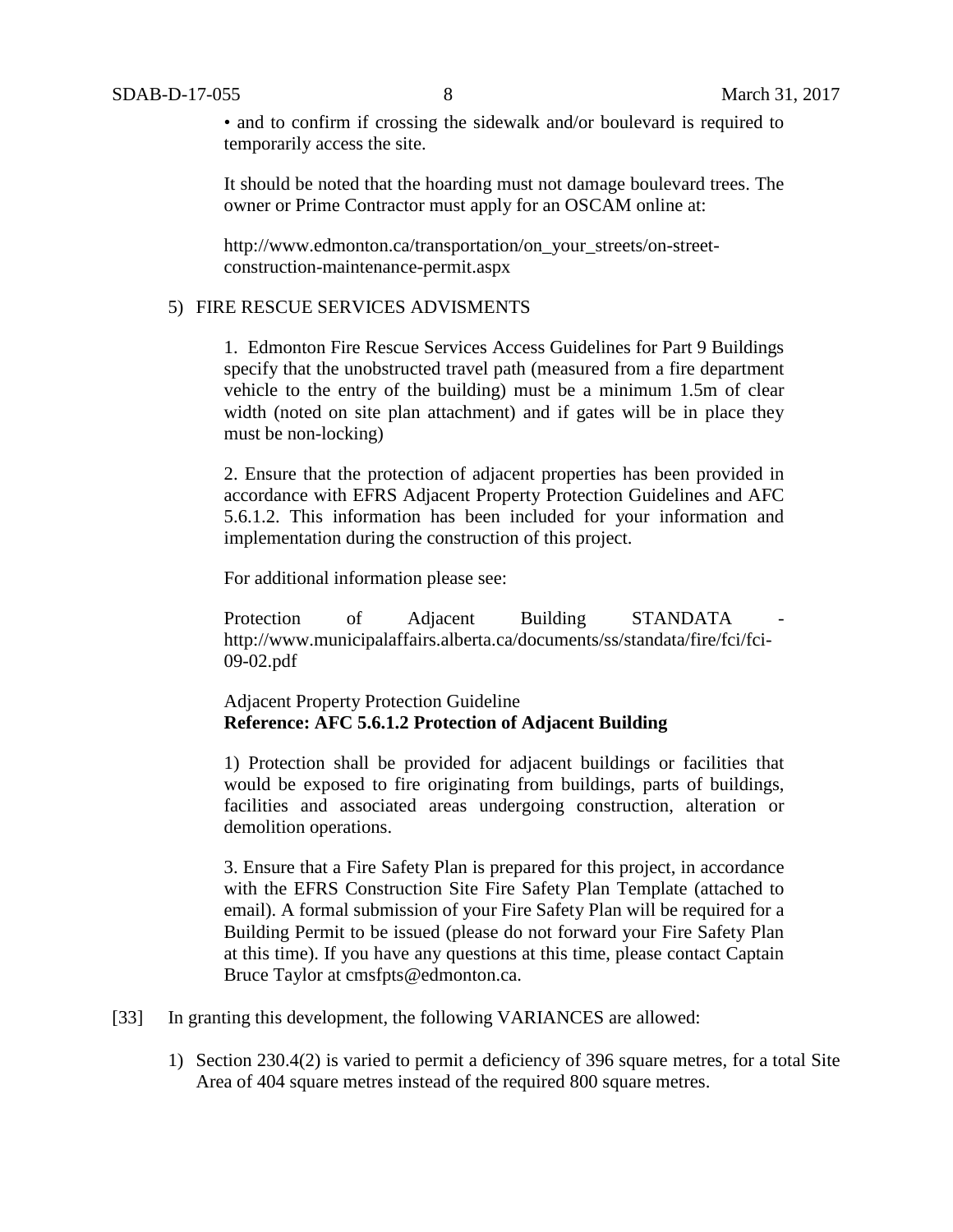- 2) Section 816.3(9) is varied to permit a deficiency of 0.32 metres, for a Side Setback of 1.68 metres instead of the required 2.0 metres.
- 3) Section 230.4(9) is varied to permit a deficiency of 1.7 square metres, for an Amenity Area of 20.8 square metres instead of the required 22.5 square metres.
- 4) Section 46(5) is varied to permit the proposed Amenity Area to be located within a required Separation Space.
- 5) Section 48.2(1) is varied to permit a deficiency of 0.32 metres, for a proposed Separation Space of 1.68 metres between the Principal Living Room Window and the property line, instead of the required 2.0 metre Separation Space.
- 6) Section 48.3(1) is varied to permit a deficiency 0.32 metres, for a proposed Separation Space of 1.68 metres between the Habitable Room Window and the property line, instead of the required 2.0 metre Separation Space.
- 7) Section 48.3(3)(e) is varied to permit the On-site Amenity Area to be located within the required 4.5 metre Privacy Zone in front of a Habitable Room Window.
- 8) Section 54.2, Schedule  $1(A)(1)$  is varied to permit one of the required parking stalls to be provided in tandem.
- 9) Section 54.2(4)(a)(iv) is varied to permit one of the required parking stalls to be 2.7 metres in width rather than the required 3.0 metres. This parking stall is permitted to be obstructed on both sides.
- 10) Section 55.3(1)(c)(i) is varied to permit a 60:40 ratio of deciduous trees to coniferous trees and shrubs, instead of the required 50:50 ratio.

#### **Reasons for Decision**

- [34] The proposed development is for a three Dwelling Apartment House, which is a permitted use in the RA9 High Rise Apartment Zone. The High Rise Residential Overlay under section 816 of the *Edmonton Zoning Bylaw* applies.
- [35] Section 816.3(11) of the Overlay states:

Where an application for a Development Permit does not comply with the regulations contained in this Overlay:

a. the applicant shall contact the affected parties, being each assessed owner of land wholly or partly located within a distance of 60.0 m of the Site of the proposed development and the President of each affected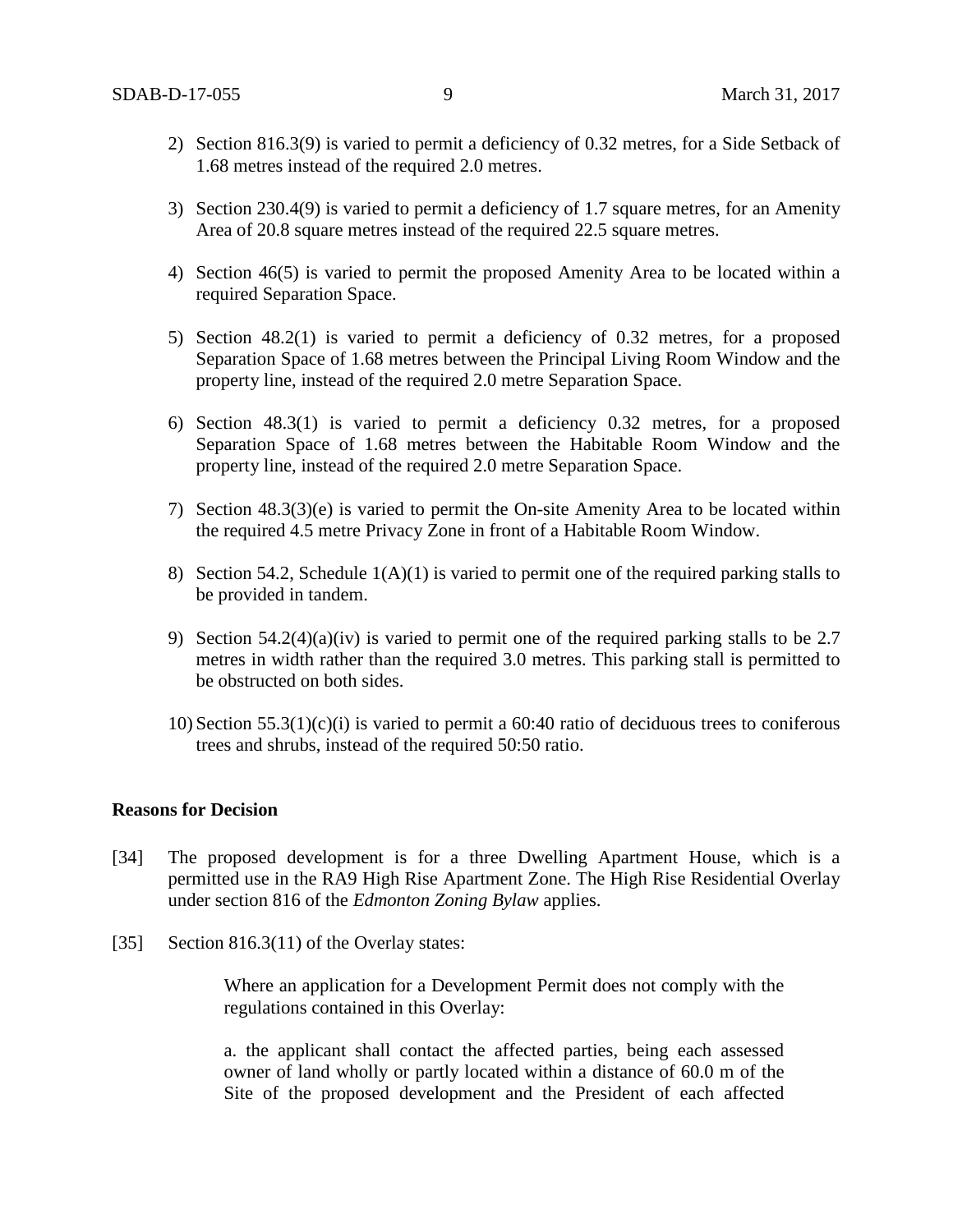Community League, at least 21 days prior to submission of a Development Application;

b. the applicant shall outline, to the affected parties, any requested variances to the Overlay and solicit their comments on the application;

c. the applicant shall document any opinions or concerns, expressed by the affected parties, and what modifications were made to address their concerns; and

d. the applicant shall submit this documentation as part of the Development Application.

- [36] The Board was in receipt of correspondence from the Community League, as well as the City of Edmonton Fire Rescue Services, Waste Management, and Transportation Planning and Engineering, expressing no opposition to the proposed development. The Appellant also submitted additional information pertaining to the canvassing of property owners within the 60 metre notification area. Though this information had been provided to the Development Authority, it was not initially clear to the Board whether property owners within the notification area had been properly consulted.
- [37] Based on the information provided by the Appellant during the course of the hearing, the Board accepts that attempts were made to consult with all property owners in the notification area. While some property owners were unavailable, those whom the Appellant was able to contact expressed no opposition to the development. The Development Authority was satisfied with the consultation that was conducted by the Applicant. For these reasons, the Board finds that the Applicant substantially complied with the community consultation requirements under section 816.3(11) of the Overlay.
- [38] The Board notes that it was in receipt of one letter in opposition to the development. However, the letter-writer owned property outside the 60 metre notification area. As such, although the Board gave consideration to this letter of opposition, less weight was placed upon it. The Board also notes that correspondence submitted by the Appellant indicates that after adjustments were made to the proposed development, the Community League expressed no opposition to the development.
- [39] With respect to the proposed development, ten variances are required. However, the Board accepts that all parties are in agreement that of these variances, only one is in contention: that is, the minimum Site Area required under section 230.4(2) of the RA9 Zone is 800 square metres, whereas the Site Area of the subject lot is 404 square metres, representing a deficiency of 396 square metres.
- [40] As noted in the Development Officer's written submissions, the remaining variances (pertaining to Side Setback, Amenity Area, Separation Spaces, Parking, and Landscaping) do not impact neighbouring property owners. The Development Authority therefore would have considered granting variances to the remaining deficiencies, but for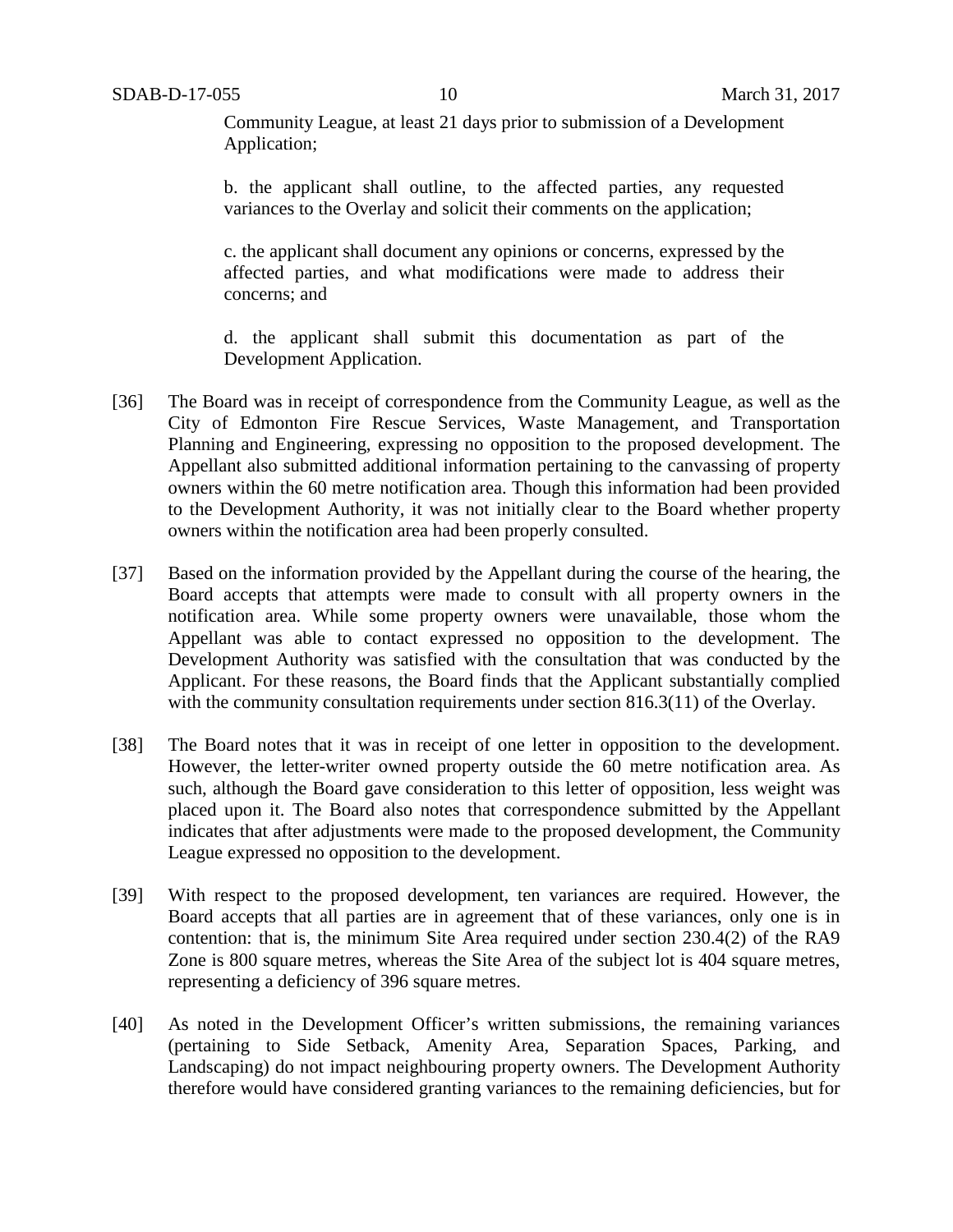…

the 396 square metre deficiency to the Site Area. As no evidence to the contrary was submitted at the hearing, the Board accepts the submissions of the Development Officer in this regard, and focuses its inquiry on the deficiency in Site Area.

[41] In *Newcastle*, the Alberta Court of Appeal reaffirmed that the Board's test for determining whether to grant a variance to a development regulation is set out under section 687(3)(d) of the *Municipal Government Act*, which provides as follows:

> 687(3)In determining an appeal, the subdivision and development appeal board

- (d) may make an order or decision or issue or confirm the issue of a development permit even though the proposed development does not comply with the land use bylaw if, in its opinion,
	- (i) the proposed development would not
		- (A) unduly interfere with the amenities of the neighbourhood, or
		- (B) materially interfere with or affect the use, enjoyment or value of neighbouring parcels of land,
- [42] The Board has determined that the proposed development, located on a lot of 404 square metres, will not unduly interfere with the amenities of the neighbourhood, nor materially interfere with or affect the use, enjoyment or value of neighbouring parcels of land, for the following reasons:
	- a) The Board finds that the proposed design is compatible with the surrounding area, and will not sterilize the adjacent lots to the east and west. The two immediately adjacent lots to the east are currently Single Detached Houses, with the potential to either develop a higher density building of similar design on one lot, or a larger, higher density development by combining the two lots to meet the minimum 800 square metre requirement.
	- b) The Board reviewed both the Garneau Area Redevelopment Plan, as well as the concerns raised in the letter of opposition. Although the Board acknowledges that there appears to be a preference for the development of high rise apartment buildings located on 800 square metre lots within this zone, there is nothing that explicitly precludes smaller developments such as the proposed three Dwelling Apartment House to be located on smaller lots.
	- c) There will be no adverse impact upon neighbouring parcels of land, particularly given the existing mature vegetation in the surrounding area, and that the total landscaping requirement has been met.
- [43] For the above reasons, it is the opinion of the Board that the proposed development will not unduly interfere with the amenities of the neighbourhood, nor materially interfere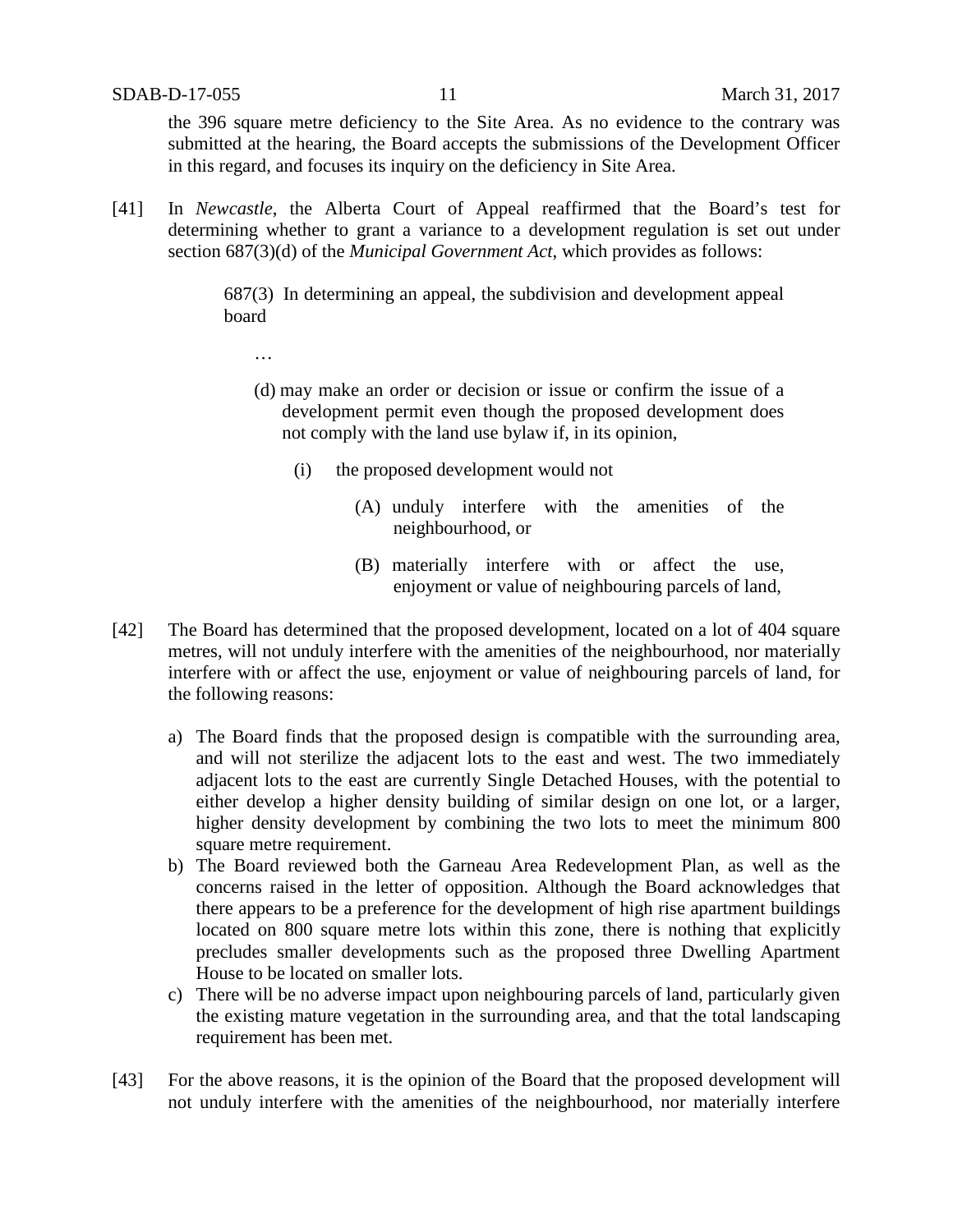with or affect the use and enjoyment of neighbouring parcels of land. The subject development therefore meets the test established under Section 687(3)(d) of the Municipal Government Act, and the appeal is allowed.

> Patricia Jones, Presiding Officer Subdivision and Development Appeal Board

Board Members in Attendance Ms. K. Cherniawsky, Mr. A. Peterson, Ms. G. Harris, Ms. M. McCallum